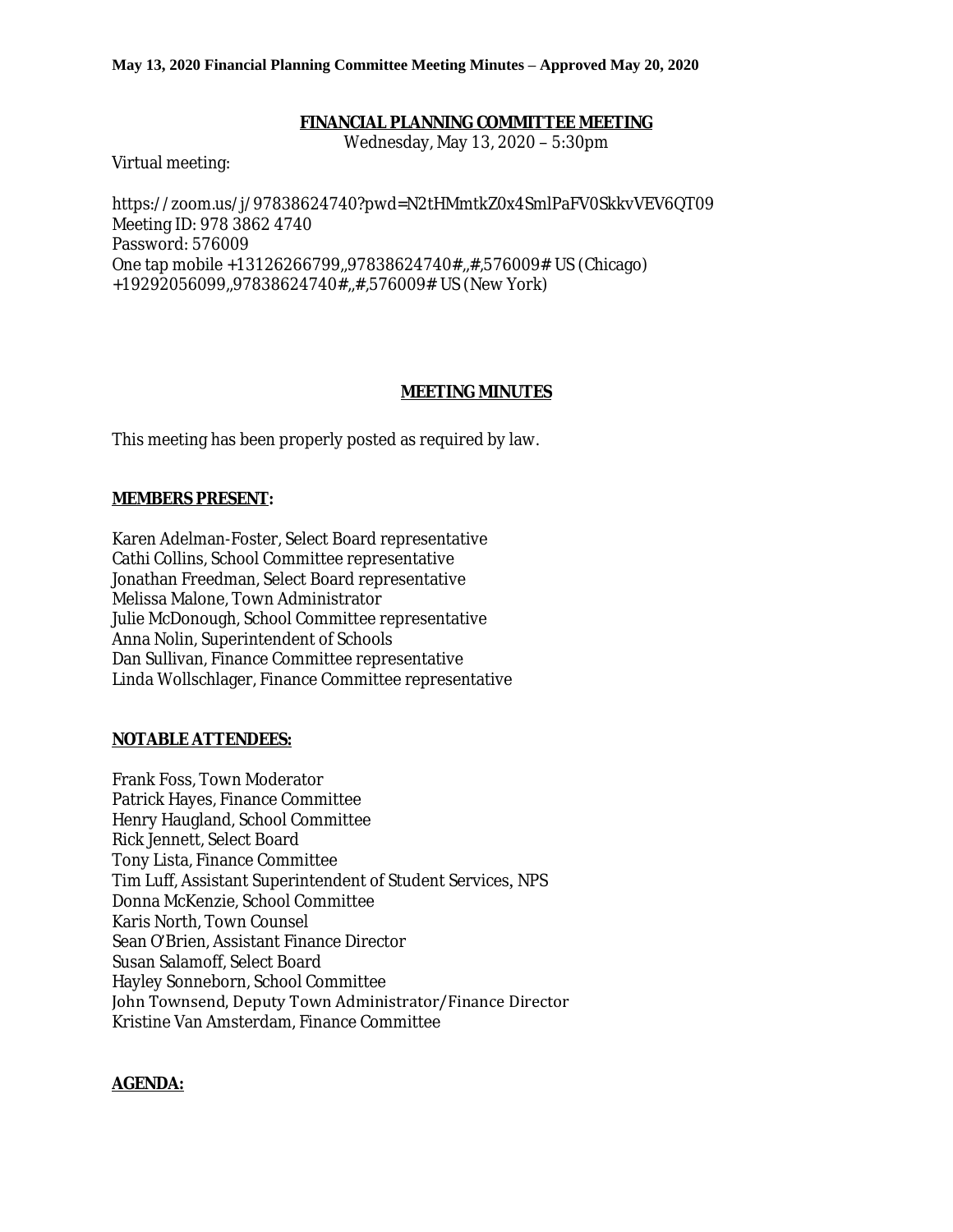- 1. Open Session
- 2. Citizens' Concerns
- 3. Updates and Discussion
	- a. Updates regarding revenue and expense projections
	- b. Updates and discussion regarding process, timelines, and impacts pertaining to FY 2021
	- c. Questions for meetings, including outstanding questions
	- d. Updates regarding revenue and expense projections for FY 2020
- 4. Meeting Minutes

## **OPEN SESSION**

Meeting was called to order at 5:33 p.m. by Jonathan Freedman.

Roll call of attendees:

| Karen Adelman-Foster |   |
|----------------------|---|
| Cathi Collins        | Y |
| Jonathan Freedman    | Y |
| Melissa Malone       | Y |
| Julie McDonough      | Y |
| Anna Nolin           | Y |
| Dan Sullivan         |   |
| Linda Wollschlager   |   |

Mr. Freedman noted that many people are on the meeting call. Since there may be a quorum of other boards or committees, it's important to be careful about making comments or deliberation that may run up against the Open Meeting Law (OML).

# **CITIZENS' CONCERNS**

Anthony Humeniuk, a Natick resident and CPA, spoke on behalf of a group of citizens who want to find town-wide solutions to the budget challenges. He asked for a renewed sense of collaboration across town committees and expressed willingness to help.

# **UPDATES AND DISCUSSION**

Mr. Freedman reiterated that the scope of the committee's charge is not detailed budget planning but rather information sharing and developing strategies that can be shared with our respective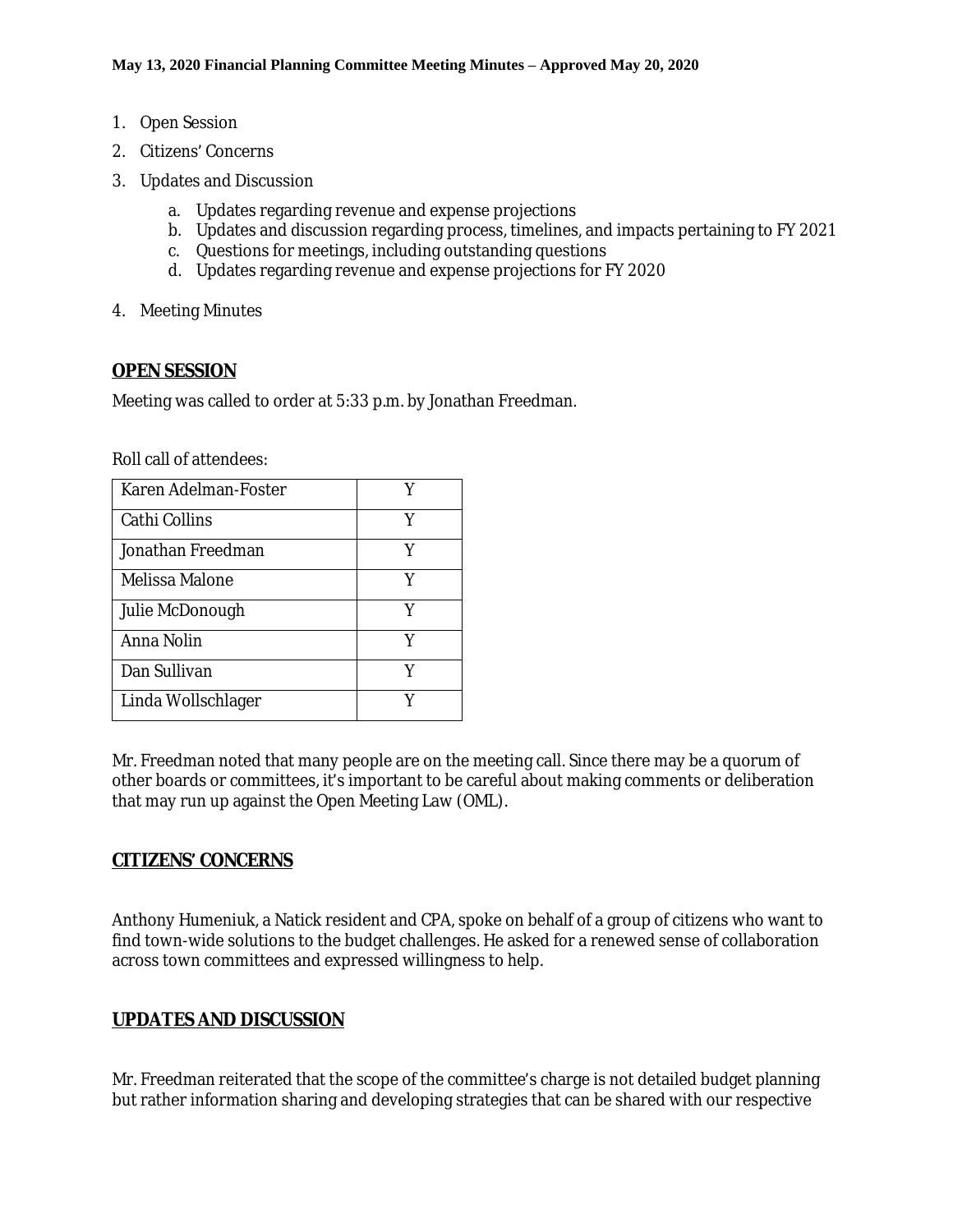boards and committees. He stated that he received feedback that our meetings had too many presentations and not enough discussion.

In response to questions from Ms. Collins, Ms. North indicated that we have not had a response from the Division of Local Services (DLS) on the status of whether contracts can be issued without a full FY21 budget in place. Ms. North stated that the 1/12 budget is based on the Town's FY20 approved budget and she is not sure what the lead time is for a budget to be approved. Ms. Malone said that we are awaiting guidance from DLS on many issues that we have discussed in prior meetings.

Mr. Sullivan pointed out that many attendees may be unfamiliar with the acronyms used. Mr. Freedman and Ms. North explained that DLS is part of the Department of Revenue (DOR)and has authority over many of the budgeting decisions that are allowed under the executive order from the governor. Mr. Freedman went on to explain that the 1/12 budget is a bridge budget that can be implemented if Town Meeting has not adopted a budget before the start of FY21. This option allows town's to use revenue targets from FY20 and pass those forward to FY21.

Ms. Collins asked when the free cash estimate for the end of FY20 would be available. Ms. Malone indicated they are working on this, but she does not expect the number to be available before the amended preliminary budget is published. Mr. Freedman asked if the .5% set aside as a reserve was included in the \$2M of free cash that was certified previously. Ms. Malone indicated it was not. Mr. Townsend cautioned that until the DOR certifies free cash, we don't really know what it will be.

Dr. Nolin explained that a 1/12 budget is difficult for schools as contracts and hiring are required early in the year. In addition, last year's budget was supplemented by \$850K in revolving funds that would not be included in a 1/12 budget. Some vendors have been amenable to a 90-day extension, but the largest ones have indicated a delay will result in higher charges.

Ms. Wollschlager stated the Newton's Mayor had proposed a revised FY21 budget on Monday night that did not have any reductions in Chapter 70 revenue. In Natick's revenue assumptions adopted by the Select Board, Chapter 70 funding is reduced by 20%, resulting in \$2M less in revenue for FY21. She wondered how two towns, who presumably are both speaking with their legislators, have such different projections.

Ms. Malone stated everyone who was informing the revenue decision expected the economy to be worse than 2008. She noted that local receipts are declining, the state is low on cash and federal government assistance can't be assured. She stated that we look at all the state and federal funds to support the School Budget, which totals over \$100M. Mr. Freedman stated that the municipal and school management meet several times a week and often Rep. Linsky participates.

Ms. McDonough asked if the monies saved by closing out capital budgets are included in the FY21 revenue assumptions. Ms. Malone indicated the savings of \$300K would fall to free cash and could be needed to close the gap for FY20. Monies remaining from deferring capital projects will remain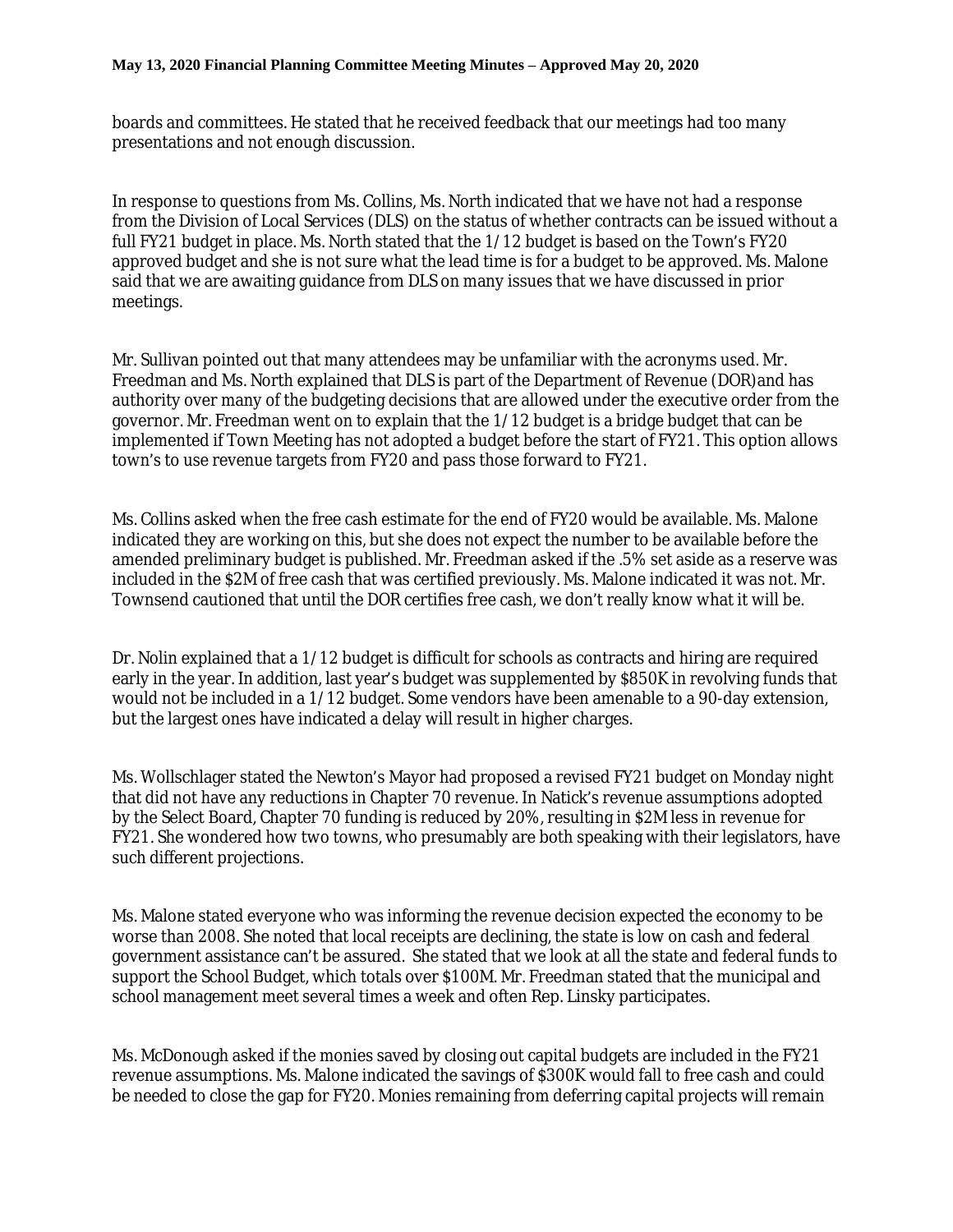in the Capital Stabilization account. Ms. McDonough emphasized the importance of having a conversation about free cash because it would be distressing for everyone if reductions are made when funds are actually available.

Mr. Freedman pointed that we try out best to adhere to our financial management principles because they affect how ratings agencies view the town. Retaining liquidity and maintaining the bond rating is important so we can continue to borrow at low rates.

Mr. Sullivan stated that an optimistic revenue forecast will magnify the pain down the road. Since you can't deficit spend, more people would have to be laid off if revenue projections fall short.

Mr. Sullivan asked the School Department to look at 2008/9 data to refine estimates of how many additional private school students might return to the system. Mr. Sullivan described the financial impact of the School's FY21 collective bargaining agreements and compared the increases to the size of other town budgets. He stated that is important to exert brutal good faith as we go through the process. He was surprised to be informed that some elected officials had advised citizens to exert maximum pressure on the Select Board, Finance Committee and Town Meeting.

Mr. Freedman stated that we are a diverse group of residents with different priorities and needs, but we all have the best interests of the town at heart. We are all looking to do the best thing and need to continue to work together.

Dr. Nolin asked to respond to some of Mr. Sullivan's remarks. Mr. Freedman asked to table this until after a discussion on the process, given the limited meeting time remaining.

Ms. Malone stated that, since receiving revenue guidance from the Board of Selectmen (BOS), the municipal department heads identify budget savings for FY21 by May 17. Town administration will then review potential cuts, given the objectives to ensure essential services and protect as many employees as possible. The goal is to have an amended preliminary budget by June 8. Ms. Malone noted that Town Meeting is currently scheduled for June 9.

Dr. Nolin stated that the first step for the School Department is to accurately understand the Town Administrator's budget presentation to the BOS. The second step is to apply the core values to keep mandated services and avoid any cuts that impact classroom services for students. Another objective is to keep staff working, but that must be balanced against the emerging need for compensatory services. She is also awaiting guidance from the state about what reopening will look like in terms of social distancing and sanitation requirements. Title 1-4 and CARES Act funding is uncertain. If needed, she will revisit union contracts, although she pointed out that teachers still need to pay thousands of dollars to be recertified every 5 years.

Mr. Freedman asked if there would be any federal grant funds specifically for education to offset the loss of state aid and local receipts. Dr. Nolin said that there are COVID closure grant opportunities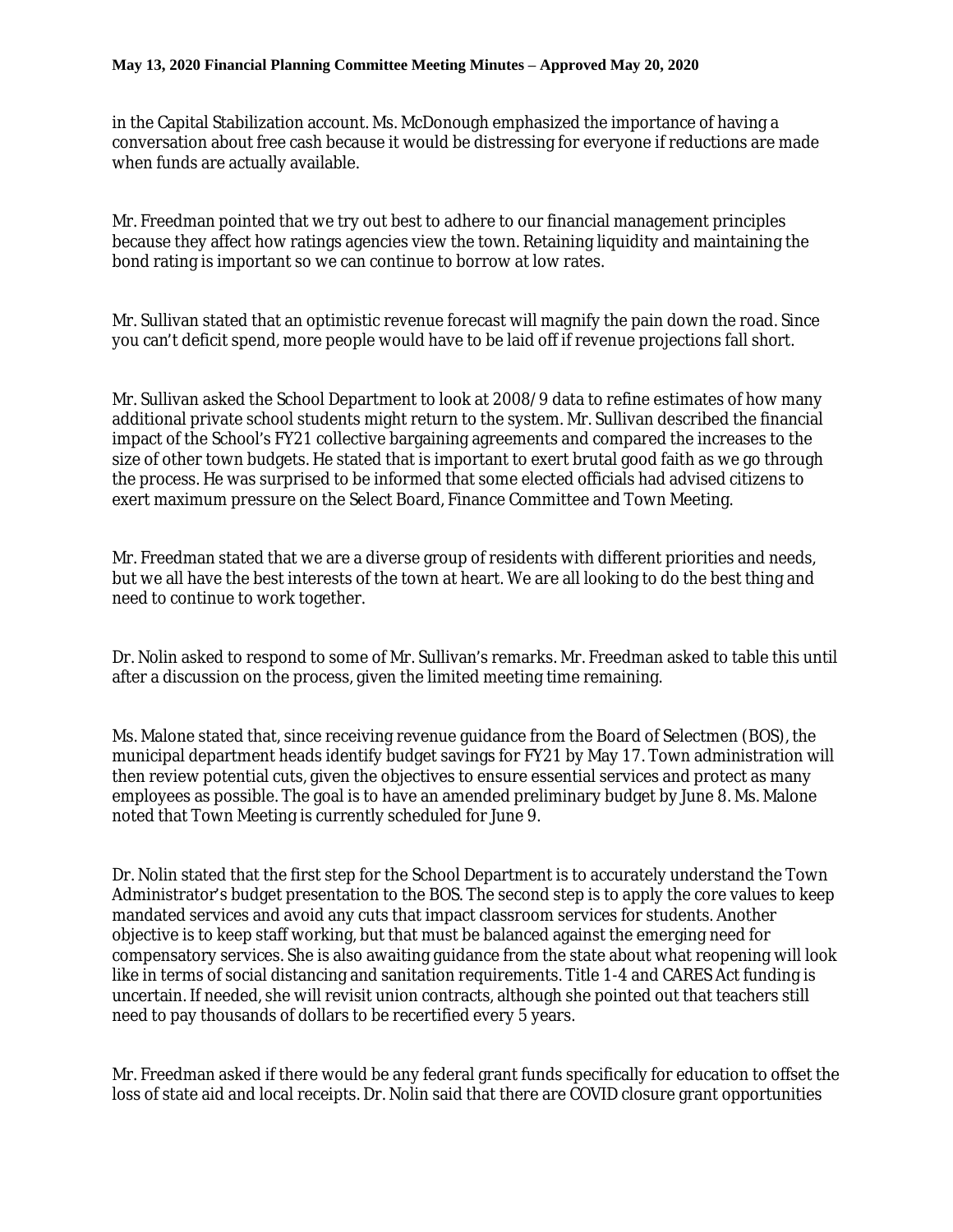which address some items such as PPE, sanitation equipment and the purchase internet hotspots. These funding opportunities will sunset in September 2022.

Ms. Adelman-Foster asked Ms. Malone to talk about the kinds of mandates and impacts that exist on the municipal side. Ms. Malone stated that there are mandates from water to public safety training and filings to receive federal and state funding. There are also compliance issues for borrowing and ensuring robust health care. She mentioned the services provided by DPW, Public Safety, and Public Health, particularly addressing the opioid crisis. She also mentioned parks, library and services to seniors. The community center has increased in programming, but not staff. Ms. Malone stated that the municipal departments have done more with less. Impacts would include decreased services which would be especially challenging in departments which have not had budget increases.

Ms. McDonough asked if Mr. Freedman anticipated that the School Committee would present their budget to the BOS, as is customary. Mr. Freedman indicated that he would welcome the exchange and suggested they discuss further.

Ms. McDonough also asked if the process for formulating the 1/12 budget could be discussed at a future meeting. Mr. Freedman indicated that a budget update would be part of the upcoming BOS meeting. Ms. Wollschlager asked to have a discussion about public engagement at the next FPC meeting.

Ms. Adelman-Foster asked to have a detailed understanding, from both the municipal and school departments, of why one cut is being proposed and not another.

# **MEETING MINUTES**

| Moved/Motioned by: | Mr. Sullivan |
|--------------------|--------------|
| Seconded by:       | Ms. Collins  |
| Motion approved:   | $8 - 0 - 0$  |

Move to approve April 29, 2020 minutes:

Roll call:

| Karen Adelman-Foster |   |
|----------------------|---|
| Cathi Collins        | V |
| Jonathan Freedman    |   |
| Melissa Malone       |   |
| Julie McDonough      | v |
| Anna Nolin           |   |
| Dan Sullivan         |   |